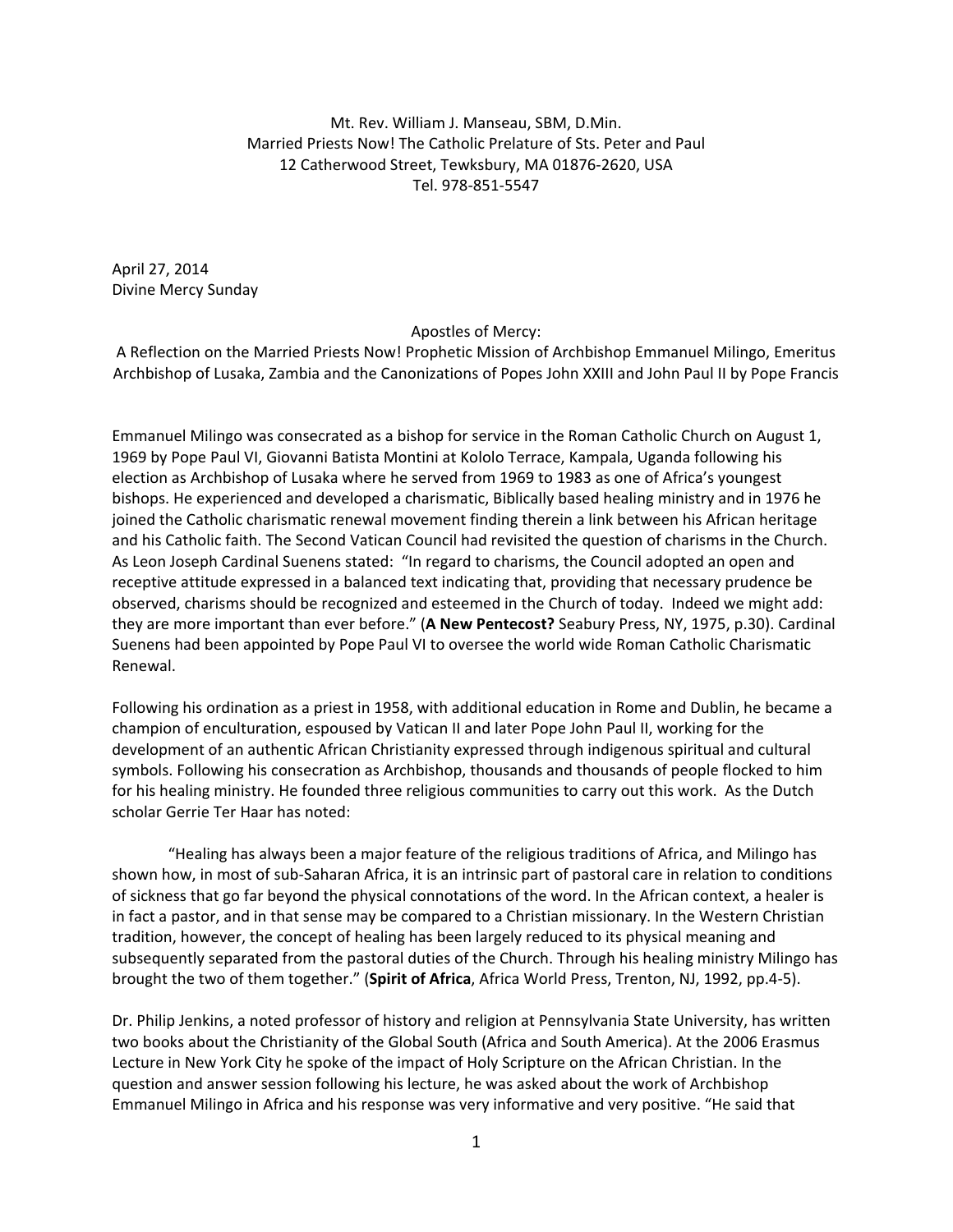Archbishop Milingo's message of healing and exorcism was exactly what the Africans needed then and now because of their belief in hereditary evil and sin. Archbishop Milingo's healing ministry of exorcisms was the correct and best spiritual medicine the Africans could have received. He said that Archbishop Milingo's books and writings are immensely important to African Christians and will be for many, many years to come." (**Priesthood Renewed**, HAS Publications, NY, NY 2006, pp. 5‐6)

Emmanuel Milingo's charismatic ministry of healing and exorcism of evil spirits brought him into conflict with others in the hierarchy and in 1982 he was removed from his position in Zambia and stationed in Rome with the Pontifical Commission for the Pastoral Care of Migrants and Itinerant People which works directly under the Vatican Secretariat of State. There he was able to continue his charismatic healing and exorcism ministry with the support of Pope John Paul II which soon again reached into the thousands. Gerrie Ter Haar writes:

"Among those who attend Milingo's healing sessions in Rome are the well‐educated, business people and university professors, people with an assured place in the world, as well as the more simple people who, to judge from their appearance, are probably poor. His clientele includes men and women of all ages, although here as in Zambia there seems to be a preponderance of women. .. Many people who have sought Milingo's help in Italy believe that they have been healed with his help. In his healing prayers he does not concentrate only on evil spirits, but emphasizes the need to destroy evil in any form: evil may come in the form of hatred, slander, envy, jealousy and other vices or social ills which, in his view, disrupt harmony between people and therefore block the way to God. By liberating himself. from such evil, Milingo believes, man will find that it also has a healing effect on his physical existence. (Ibid, pg. 253)."

In 1989 he published "Against Satan" which was opposed by the Roman Curia official Cardinal S. Oddi. While it only served to increase the sales of the book, it did indicate a sense of the opposition which his work and theology inspired amongst some institutional authorities and Catholic clergy. Ter Haar notes: "Once again, such resistance is to be found most notably among those who reject the charismatic tendency in the Church, particularly where it adopts beliefs which are considered out of sympathy with current theology (ibid, pg. 251)" The biographical section of **Priesthood Renewed, The Personal Journey of a Married Priest**, Emmanuel Milingo states: "Appealing to Christ's original message to his disciples, Milingo consistently explained that he was only fulfilling the Lord's call to "heal the sick, cast out demons, and preach the Gospel." He lamented that it was his own beloved church that was preventing him from heeding this call. He became an outspoken critic of spiritual and moral corruption within the Vatican, claiming even the presence of Satan within the curia. He lamented the moral decline of the priesthood, charging that the church was tolerating violations of clerical celibacy and all manner of sexual sins among clerics, threatening the sanctity of the priesthood and the moral integrity of the Church. (HAS Publications, NY, NY, 2006, pg. 127). Emmanuel Milingo's supporters sought an audience with the Pope which was granted to him and a continuation of personal papal support which was documented by a 1989 front page photo in Osservatore Romano of the two.

Emmanuel Milingo's participation in the Charismatic Renewal brought him into contact with Christians across the spectrum of Christian beliefs who were involved in the movement. This coincided with the openness of Pope John Paul II to ecumenism among the Christian "separated brethren" and interfaith relations exemplified by the 1986 World Day of Prayer for Peace at Assisi invitation by him to the heads of all the world's religions. One such person was the wife of the Rev. Sun Myung Moon, the founder of the Unification Church who was attracted by Archbishop Milingo's healing ministry in Italy. This led to Emmanuel Milingo's participation and support of the interreligious work of the Rev. Moon and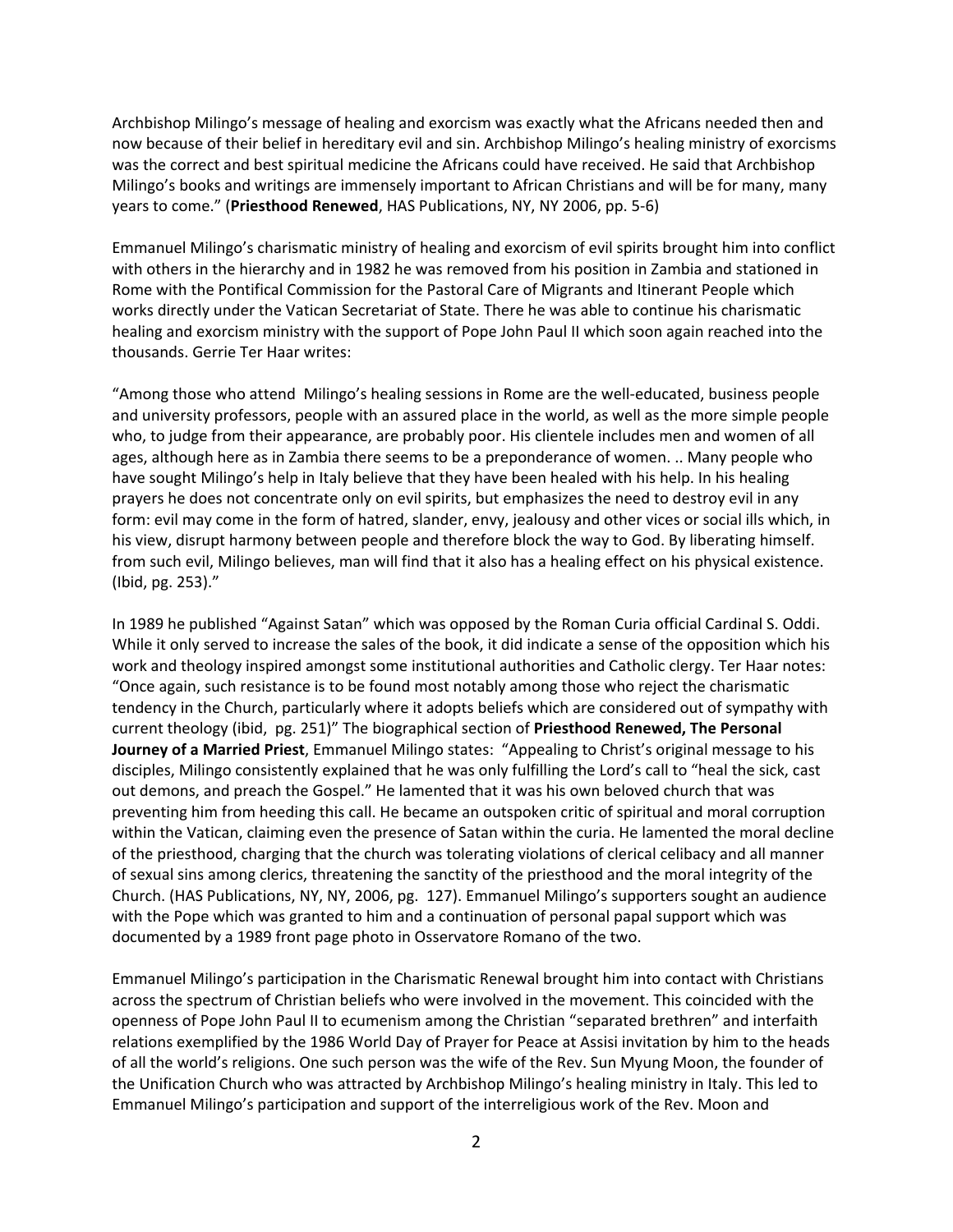eventually to his marriage to Maria Sung in 2001, a member of the Unification Church. Emmanuel Milingo had a few months before their marriage been treated by Ms. Sung, a Naples acupuncturist, for a paralysis and cured. This in turn led five years later in 2006 to the Rev. Moon's support of Archbishop Milingo's Married Priests Now! mission of outreach to the 150,000 Roman Catholic Priests who had married and had lost their own canonical missions as Roman Catholic priests as a result of their marriages and starting of their own families.

Archbishop Milingo met with Pope John Paul II in 2001 three months after his marriage with Maria Sung and agreed to return to his ministry in the Catholic Church. Maria Sung responded with public prayer and fasting in a bid to have a meeting with him in front of St. Peter's Basilica asserting that she would "never, ever leave him." On August 29, 2001 they bid good bye in a tear‐full three hour farewell which attested to the depths of a real and loving relationship. He explained his unchanging love and loyalty to the church and the irresistible call of the Holy Father to return to the Catholic Church. He told her he would love her forever as a sister while she struggled to let go (Phillip Shanker, Unification News, October 2001). Long time Vatican observer John Allen would most certainly agree on the integrity of Maria Sung's response. (NCR HomePage, Vol.1, No.1, August 31, 2001).

Following that meeting with Maria, Archbishop Milingo spent one year in meditation and prayer at a Capuchin monastery in Argentina before returning to Italy in 2002 to resume his healing ministry under strict supervision from which he eventually fled four years later to reappear on July 12, 2006 in the United States with his wife Maria Sung as the founder of Married Priests Now! a Personal Prelature. The mission of the Prelature is to support priests who have married and advocate their restoration to the public ministry of the Catholic Church. Something had happened in the heart and soul of Emmanuel Milingo during those four years which solidified his resolve. He wrote on September 6, 2006 to Cardinal Giovanni Cheli, "Mine is a hard vocation. Just as I have not been understood, so do I not understand myself. Not because I don't want to, but the nature of things that I know do not permit me to be so lavish in sharing my spiritual experiences, 'Once beaten, twice shy.' This fact developed within me 'a go it alone attitude.' As to what I am undertaking this time, it is so clear to me that I cannot withdraw my efforts to help the married priests… A precept introduced as the luster of the Church and for many side reasons, celibacy has turned in the course of time into a killer of the priests' pastoral ministry, at the cost of depriving many Catholic communities of their daily spiritual food.

"Is it a small matter to see a mother who totally loses interest in a baby do an abominable action such as throwing it away into a garbage can? Have the priests who have married not been treated likewise? The Catholic Church had publicly declared 'To hell with you. We have not more interest in you.' Some of these priests have had only ecclesiastical qualifications to serve the Church, when they went into the world they had to start from scratch. The Catholic Church refused to even give them a testimonial for resettlement in the world. Thank God, since some have been in contact with us, they are once more able to pronounce the word 'Catholic.'" (**Priesthood Renewed**, pp. 114‐115).

Archbishop Emmanuel Milingo held a press conference in Washington, DC to announce the establishment of the Married Priests Now! A Personal Prelature for married priests by him on the authority of the apostolic character received by him by consecration by His Holiness Pope Paul VI in 1969. His announcement included a call to married bishops and priests to return to the active practice of the priesthood in their families and life communities. In the responses he received worldwide from this announcement, he said that he saw the role of Married Priests Now! to be "a continuation of the work of the late Holy Father John Paul II. That is, he asked pardon to the whole world on behalf of the Catholic